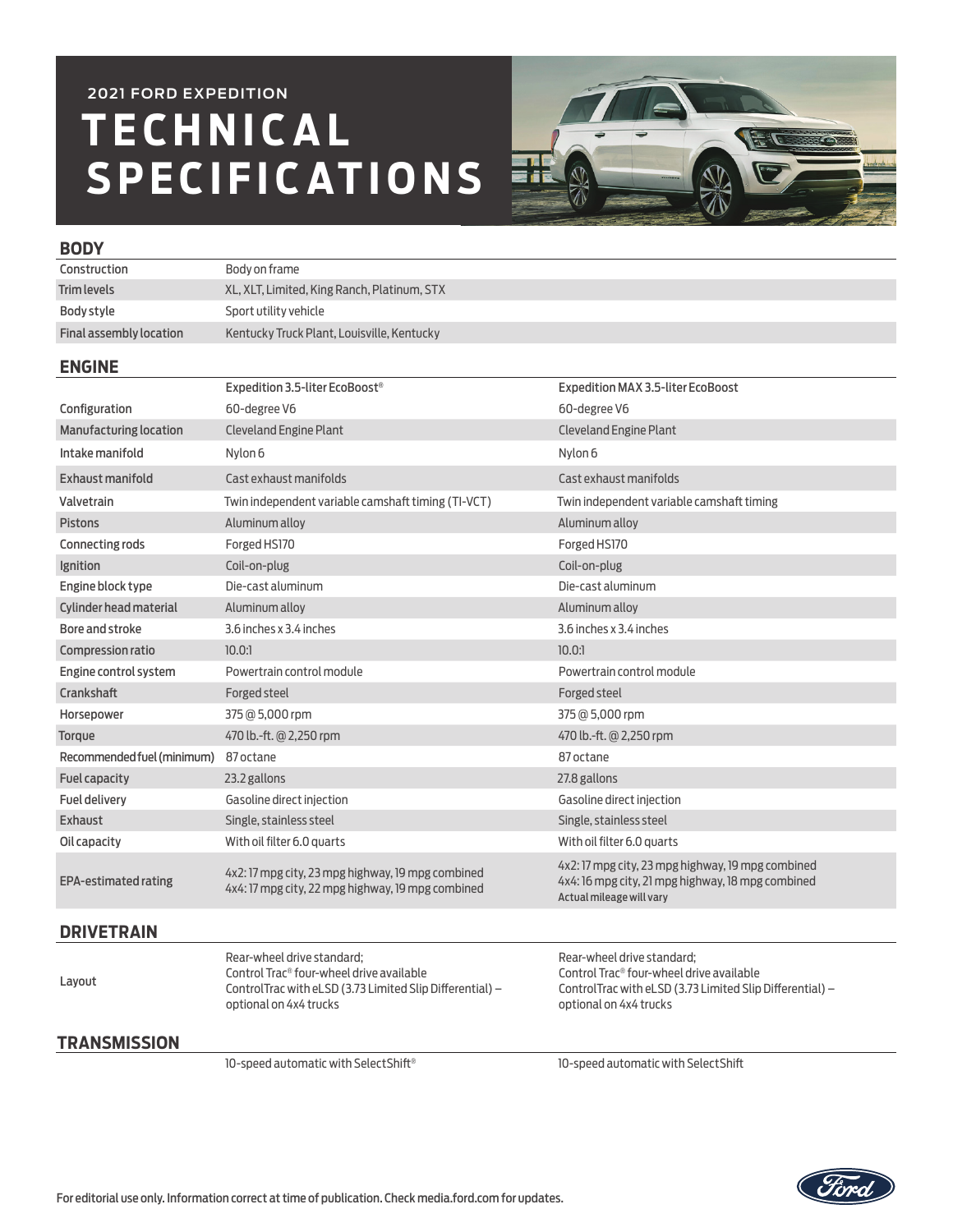## **GEAR RATIOS**

|                                                   | 4x2                                                                                                                                                                                                                                       | 4x4                                                                   | 4x2 MAX                                                                                                                                                                                             | 4x4 MAX |
|---------------------------------------------------|-------------------------------------------------------------------------------------------------------------------------------------------------------------------------------------------------------------------------------------------|-----------------------------------------------------------------------|-----------------------------------------------------------------------------------------------------------------------------------------------------------------------------------------------------|---------|
| Final                                             | 3.15                                                                                                                                                                                                                                      | 3.31                                                                  | 3.31                                                                                                                                                                                                | 3.73    |
| First                                             | 4.696                                                                                                                                                                                                                                     |                                                                       |                                                                                                                                                                                                     |         |
| Second                                            | 2.985                                                                                                                                                                                                                                     |                                                                       |                                                                                                                                                                                                     |         |
| <b>Third</b>                                      | 2.146                                                                                                                                                                                                                                     |                                                                       |                                                                                                                                                                                                     |         |
| Fourth                                            | 1.769                                                                                                                                                                                                                                     |                                                                       |                                                                                                                                                                                                     |         |
| <b>Fifth</b>                                      | 1.520                                                                                                                                                                                                                                     |                                                                       |                                                                                                                                                                                                     |         |
| Sixth                                             | 1.275                                                                                                                                                                                                                                     |                                                                       |                                                                                                                                                                                                     |         |
| Seventh                                           | 1.000                                                                                                                                                                                                                                     |                                                                       |                                                                                                                                                                                                     |         |
| Eighth                                            | 0.854                                                                                                                                                                                                                                     |                                                                       |                                                                                                                                                                                                     |         |
| Ninth                                             | 0.689                                                                                                                                                                                                                                     |                                                                       |                                                                                                                                                                                                     |         |
| 10th                                              | 0.636                                                                                                                                                                                                                                     |                                                                       |                                                                                                                                                                                                     |         |
| Reverse                                           | 4.866                                                                                                                                                                                                                                     |                                                                       |                                                                                                                                                                                                     |         |
| <b>SUSPENSION</b>                                 |                                                                                                                                                                                                                                           |                                                                       |                                                                                                                                                                                                     |         |
| Front configuration                               |                                                                                                                                                                                                                                           | Independent short- and long-arm, coil-over-shocks with stabilizer bar |                                                                                                                                                                                                     |         |
| <b>Front shocks</b>                               | Gas-charged (continuously controlled damping available)                                                                                                                                                                                   |                                                                       |                                                                                                                                                                                                     |         |
| Rear configuration                                | Independent multi-link with stabilizer bar (mechanical load-leveling available)                                                                                                                                                           |                                                                       |                                                                                                                                                                                                     |         |
| <b>Rear shocks</b>                                | Gas-charged (continuously controlled damping available)                                                                                                                                                                                   |                                                                       |                                                                                                                                                                                                     |         |
| <b>STEERING</b>                                   |                                                                                                                                                                                                                                           |                                                                       |                                                                                                                                                                                                     |         |
| <b>Type</b>                                       | Electric power-assisted rack-and-pinion                                                                                                                                                                                                   |                                                                       |                                                                                                                                                                                                     |         |
| <b>BRAKES</b>                                     |                                                                                                                                                                                                                                           |                                                                       |                                                                                                                                                                                                     |         |
| <b>Type</b>                                       |                                                                                                                                                                                                                                           |                                                                       | Power four-wheel disc antilock brake system with brake assist and electronic brake force distribution                                                                                               |         |
| <b>WHEELS AND TIRES</b>                           |                                                                                                                                                                                                                                           |                                                                       |                                                                                                                                                                                                     |         |
|                                                   | 17-inch steel                                                                                                                                                                                                                             |                                                                       |                                                                                                                                                                                                     |         |
| Wheels                                            | 18-inch magnetic metallic-painted cast-aluminum<br>20-inch polished aluminum<br>20-inch six-spoke gloss-black painted<br>20-inch luster nickel-painted aluminum<br>20-inch dark tarnish-painted<br>22-inch premium black-painted aluminum | 18-inch machined-face aluminum with magnetic-painted pockets          | 22-inch six-spoke painted machined-face aluminum with dark tarnish-painted pockets and King Ranch center caps<br>22-inch six-spoke painted machined-face aluminum with dark tarnish-painted pockets |         |
| <b>Tires</b>                                      | 275/65R18, STX/XLT<br>275/55R20, Limited<br>285/45R22, King Ranch<br>285/45R22, Platinum                                                                                                                                                  |                                                                       |                                                                                                                                                                                                     |         |
| <b>DIMENSIONS (INCHES UNLESS OTHERWISE NOTED)</b> |                                                                                                                                                                                                                                           |                                                                       |                                                                                                                                                                                                     |         |
| <b>EXTERIOR</b>                                   |                                                                                                                                                                                                                                           |                                                                       |                                                                                                                                                                                                     |         |
| Wheelbase                                         | 122.5                                                                                                                                                                                                                                     |                                                                       | 131.6                                                                                                                                                                                               |         |

| Wheelbase                | 122.5                 | 131.6                |
|--------------------------|-----------------------|----------------------|
| Length                   | 210                   | 221.9                |
| Width, excluding mirrors | 79.9                  | 79.9                 |
| Width, including mirrors | 93.4                  | 93.4                 |
| Width, mirrors folded    | 83.6                  | 83.6                 |
| Vehicle height           | 76.6, 4x2; 76.4, 4x4) | 76.4, 4x2; 76.2, 4x4 |
| Track, front, rear       | 67.6, 67.2            | 67.6, 67.2           |
| Front overhang           | 38.2                  | 38.2                 |
| Rear overhang            | 49.3                  | 49.3                 |
| Approach angle, 4x2      | 23.4 degrees          | 24 degrees           |
| Approach angle, 4x4      | 23.3 degrees          | 23.7 degrees         |